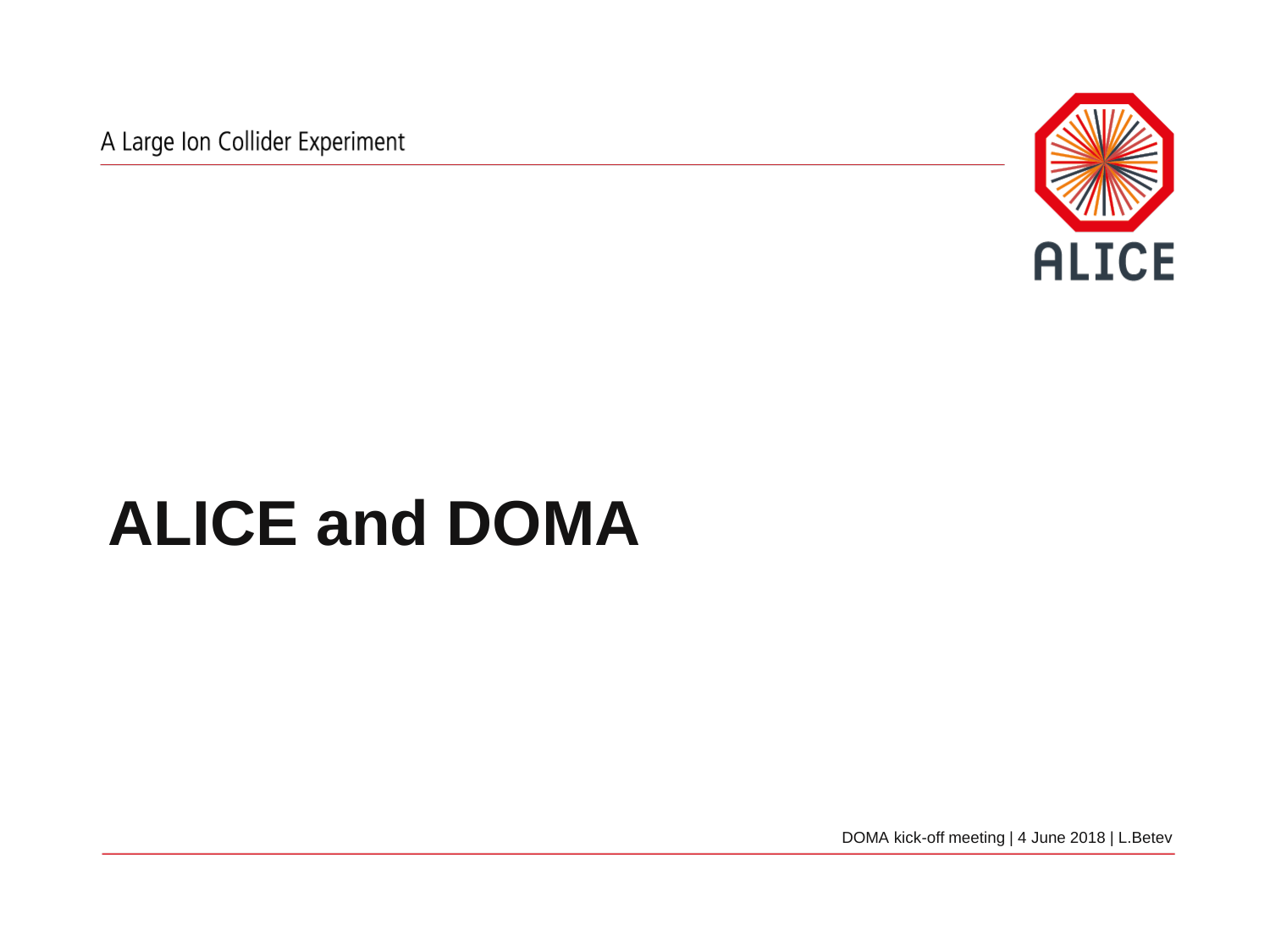

#### **QUICK RECAP ON ALICE DATA MANAGEMENT ELEMENTS AND PRINCIPLES**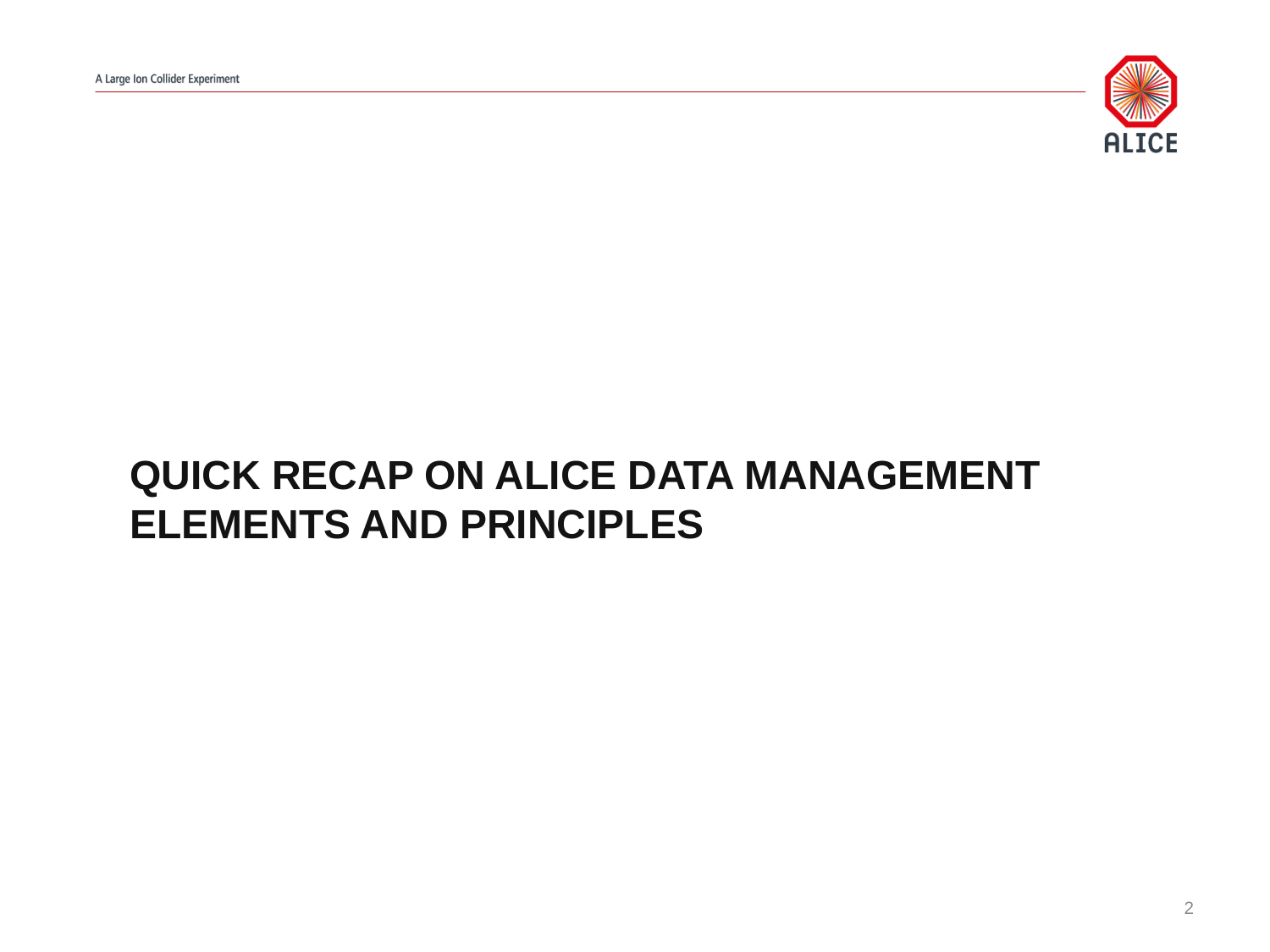

# **CENTRAL FILE CATALOGUE**

- All files on the Grid are annotated in the catalogue
	- LFN namespace with ACLs

-rwxr-xr-x alidaq alidaq 264403565 Sep 09 22:10 /alice/data/2016/LHC16n/000261088/raw/16000261088034.205.root

• Pointer to file location and GUIDs for SE filenames

root://alice-tape-se.gridka.de:1094//10/33903/76cebd12-76a0-11e6-9717-0d38a10abeef root://voalice10.cern.ch//castor/cern.ch/.../16000261088034.205.root

- 5billion LFNs, 3billion physical files (archives of multiple logically combined LFNs)
- Running on MySQL (master-slave) DB with cache
- For 150k running jobs 15KHz read / 1KHz change/delete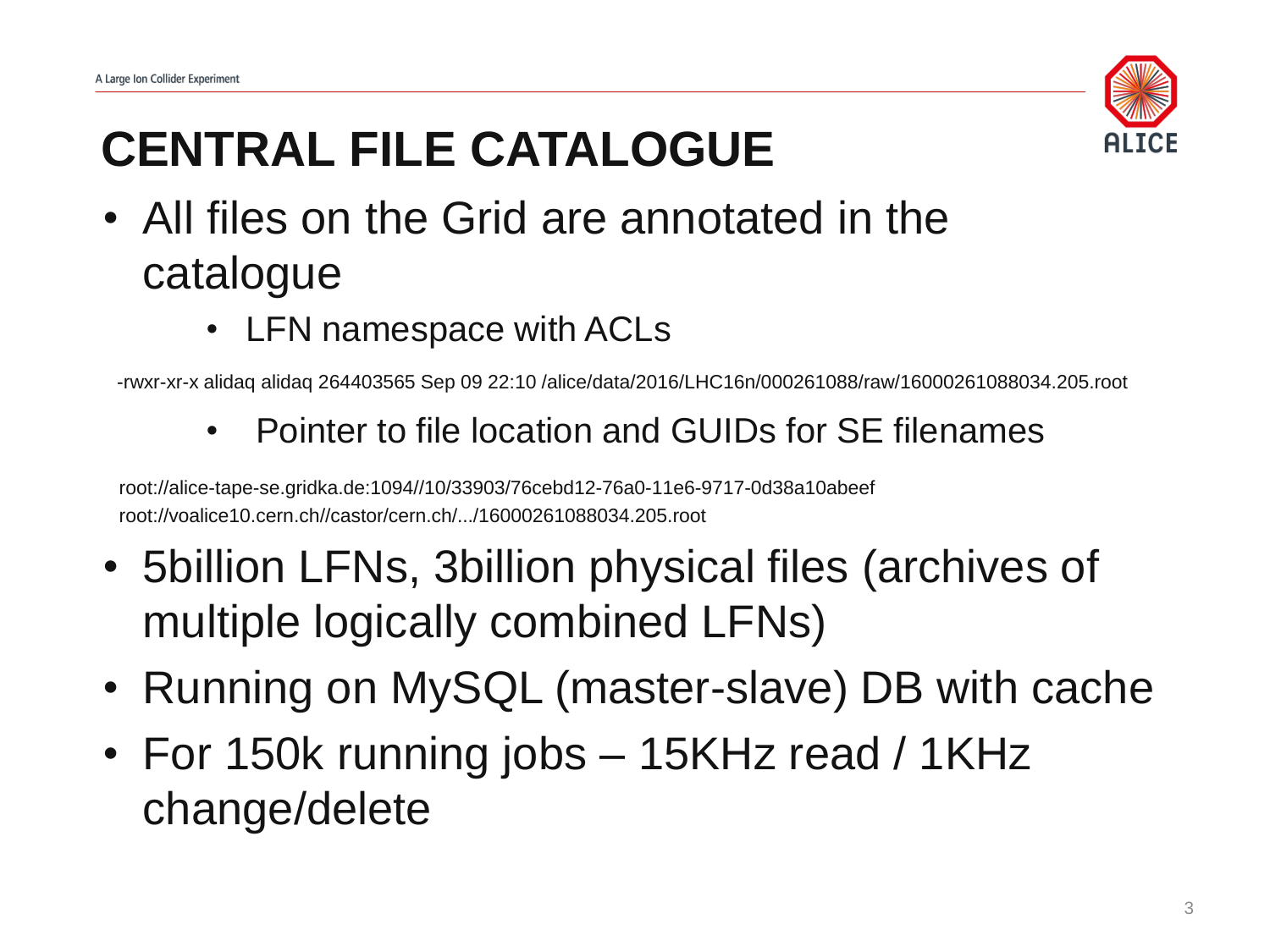

#### **DATA ACCESS**

- Job is sent to data, but remote reading is OK
	- 97% of data volume is read locally
	- 3% remote reading due to local issue server down/overloaded or corrupted/missing file
- File access
	- Authz (access envelope) shared cypher between catalogue and storage, unique envelope per file and operation
	- Developed by A. Peters and D. Feichtinger [13 years ago](https://ieeexplore.ieee.org/stamp/stamp.jsp?tp=&arnumber=1542739&tag=1)
	- **Inspiration for SciTokens**
- Protocol xrootd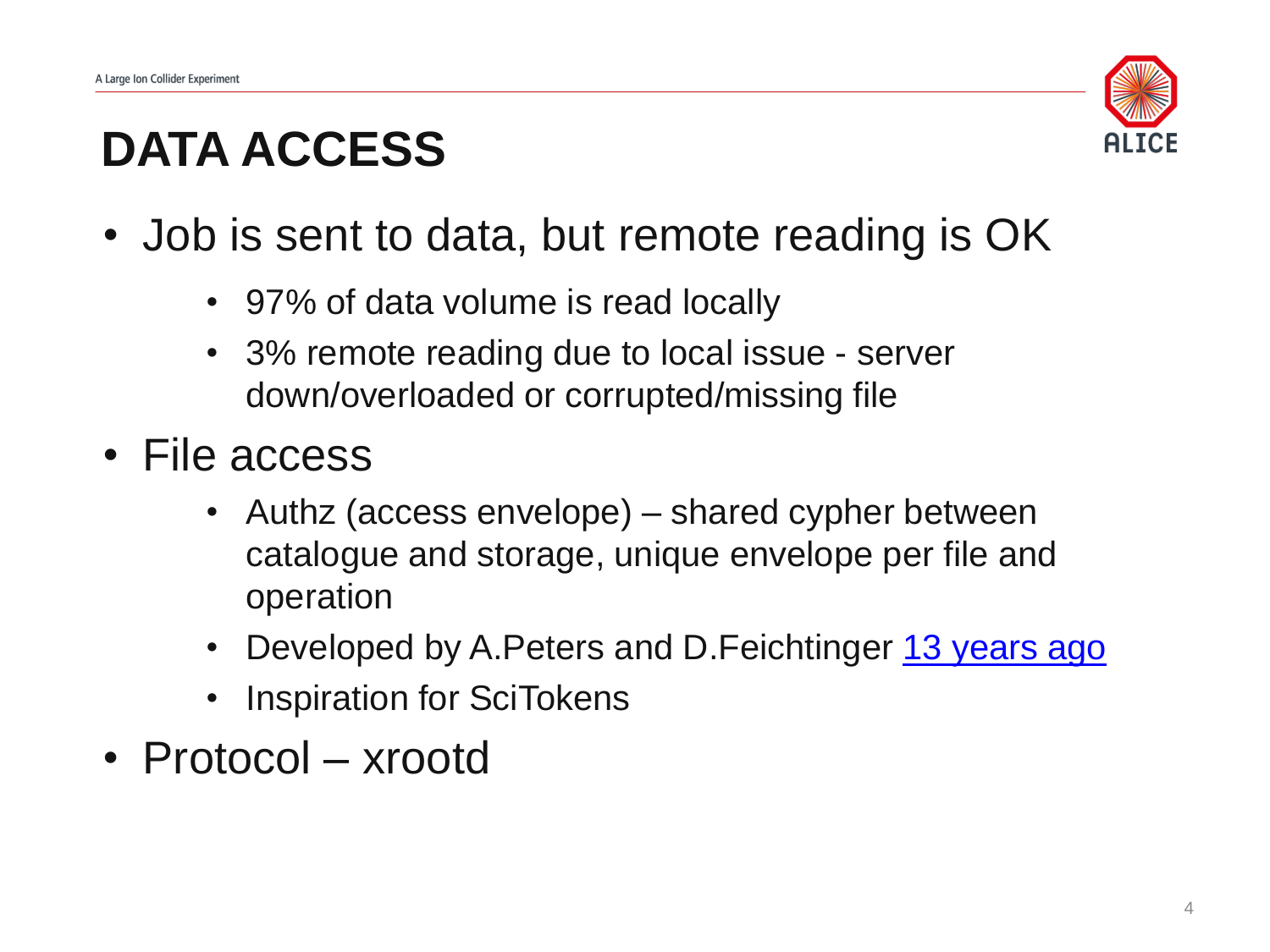

#### **DATA TRANSFERS**

- Central transfer queue
	- All transfers are managed by admin
- Protocol xrootd or xrd3cp (server to server)
	- 50% of data transfer is RAW data replication
	- 25% is storage management occupancy equilibration or volume replacement
	- 25% is replica management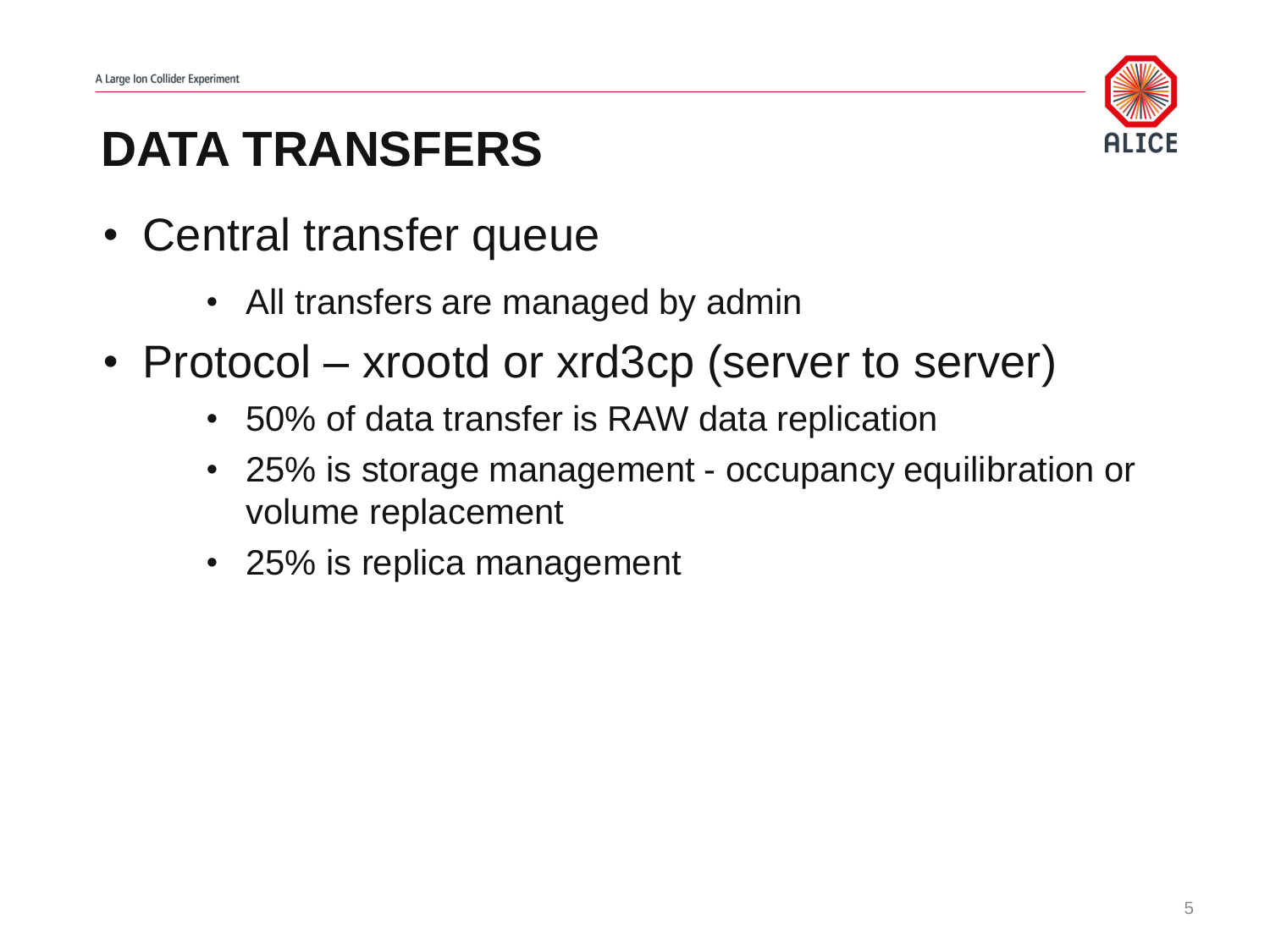## **DATA ACCESS**



- Most of the read access is from organized analysis (20% of Grid CPU capacity)
- Storage capacity and rates
	- Currently managing ~73PB of disk and ~60PB of tape
	- Read rates (from disk) 27GB/sec => 2.3PB/day

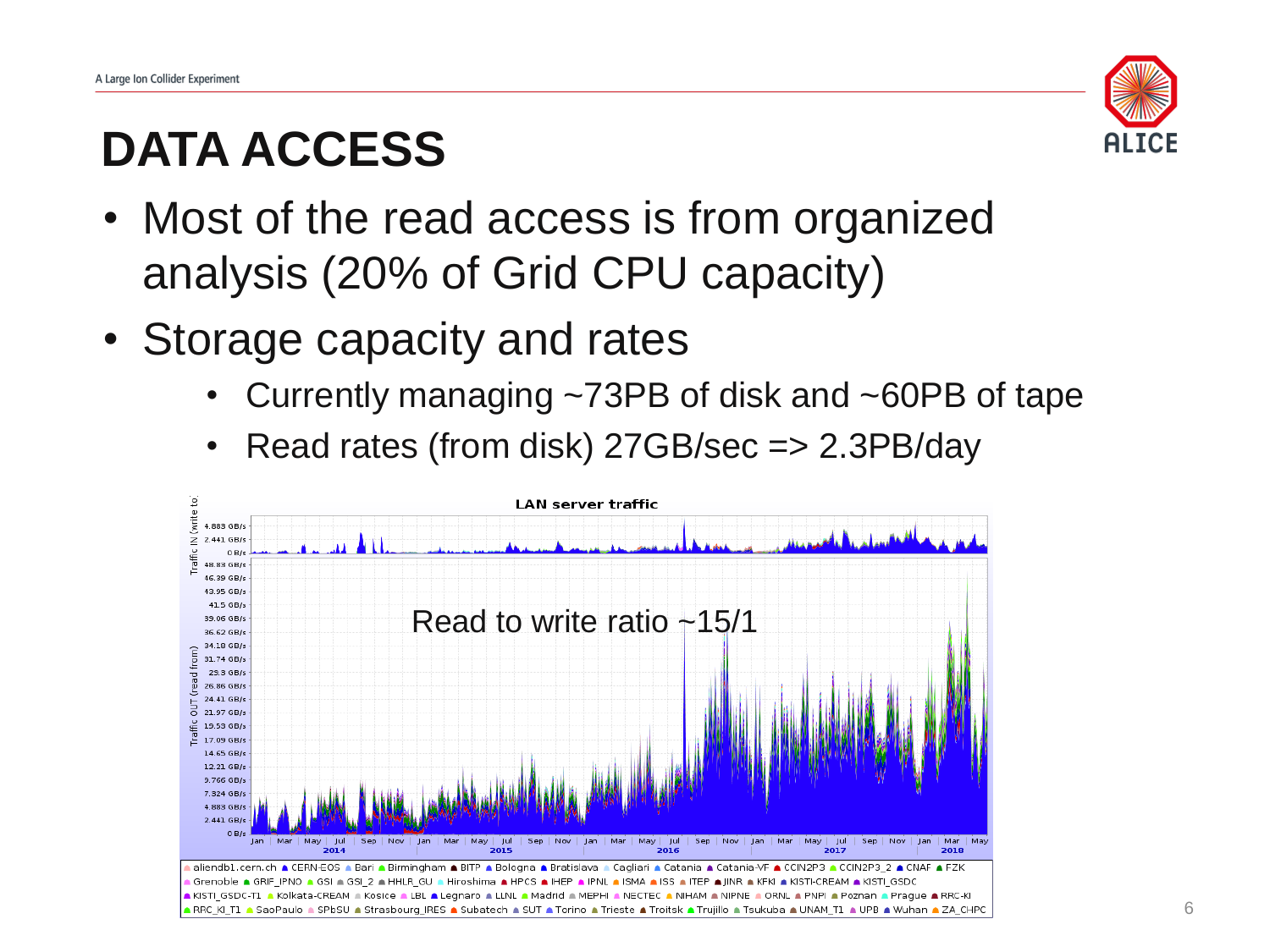

#### **UPGRADE AND CHALLENGES**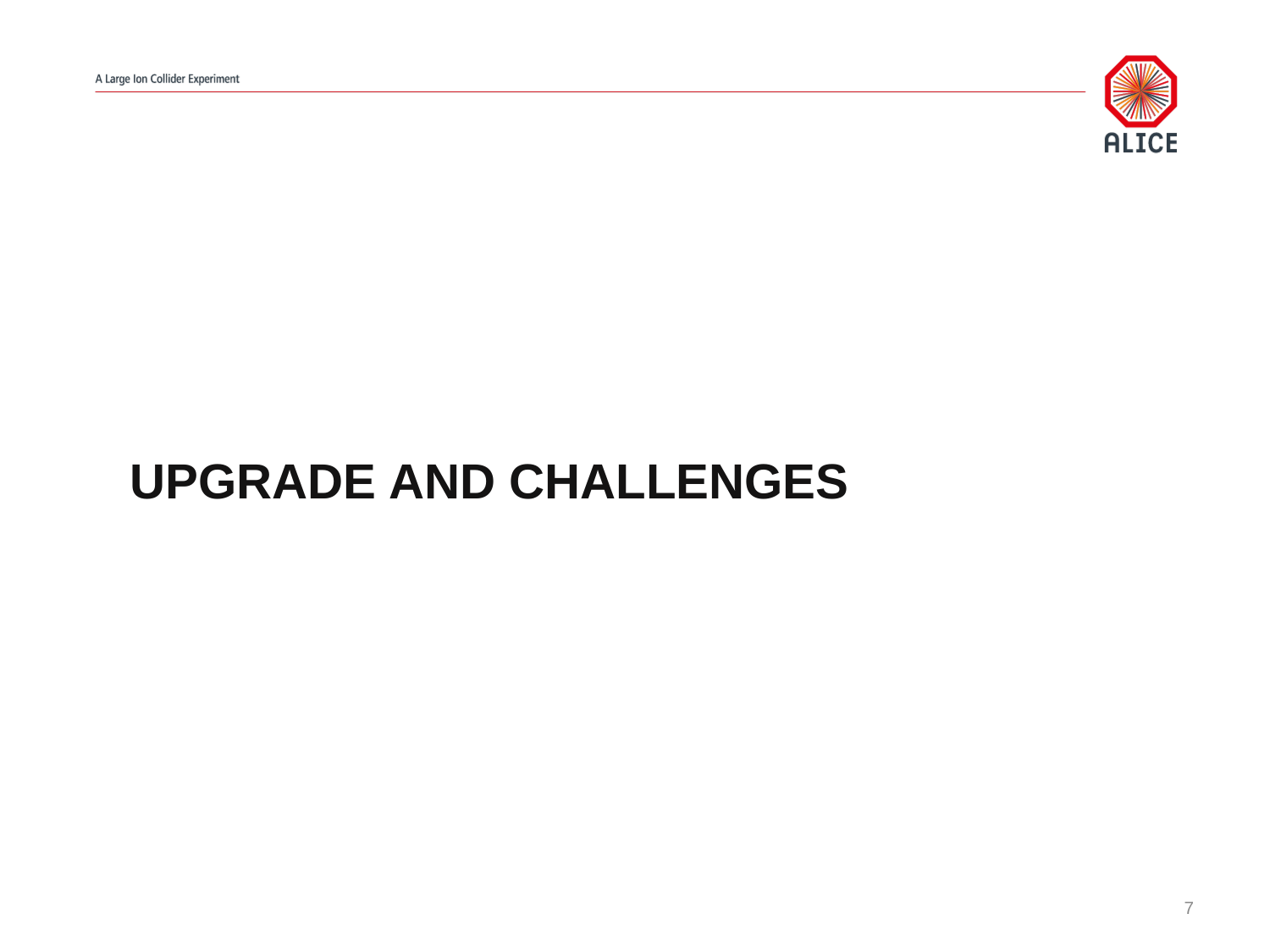

#### **GENERAL CHALLENGES**

- File catalogue
	- An outdated technology by today standards
	- Scalability with higher load is doubtful
	- Should last another 10+ years
- File management tools
	- Low number of replicas (single copy is a norm nowadays)
	- Data placement policy to minimize effects of inaccessible storage
	- Migration of data from old to new storage
	- Self-reporting in case of data loss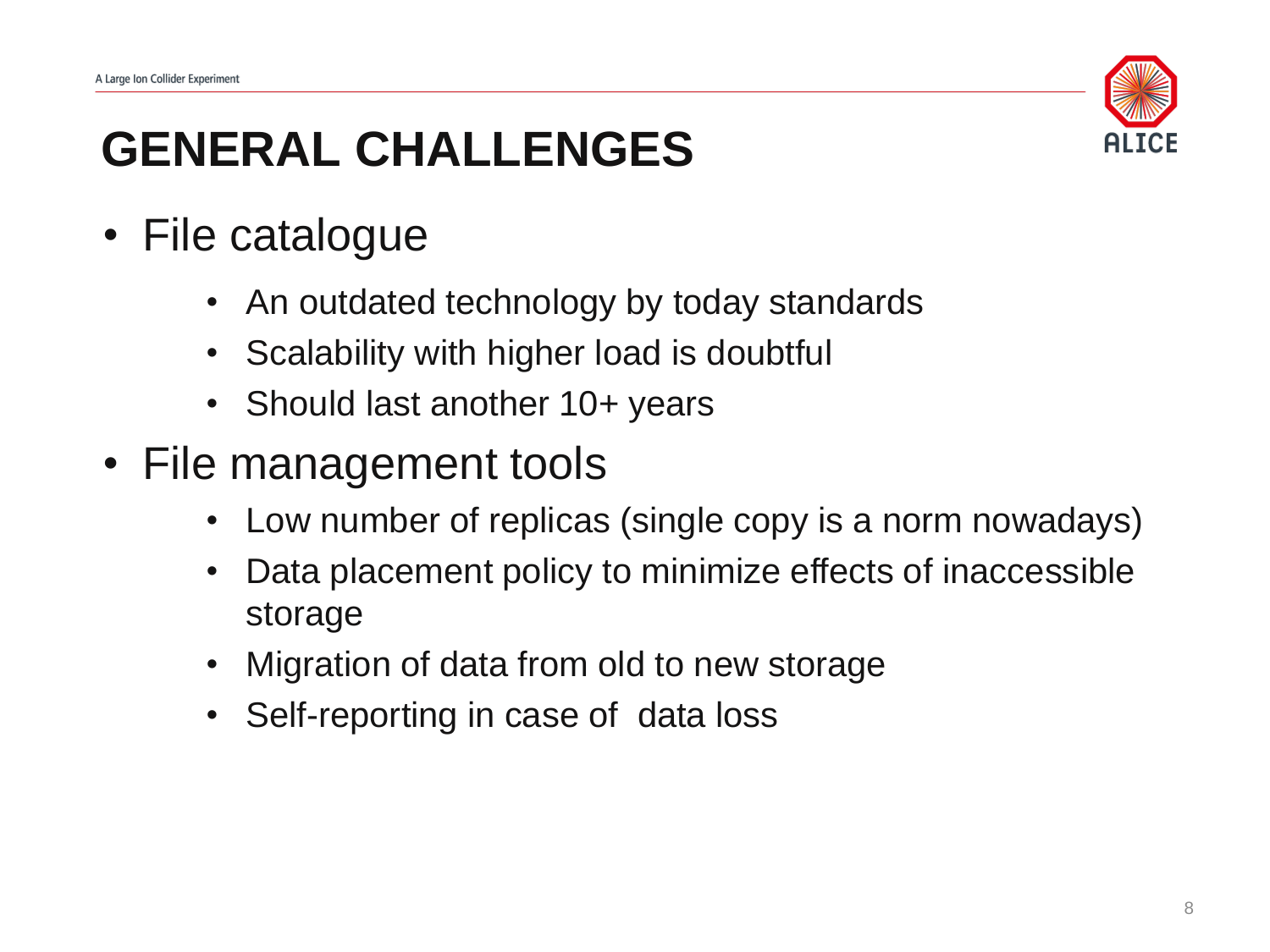

### **CHALLENGES FOR RUN3 (ALICE UPGRADE)**

- Order of magnitude more storage and files to manage
- Query rates of ~200 kHz
- Simplify the catalogue schema and improve caching (given the read/write ratio)
- Rock-solid tools for data migration
	- Including standardized site reporting
- Wish for fewer storage types (one protocol works great)
	- Less storage endpoints too, but not at the expense of capacity or performance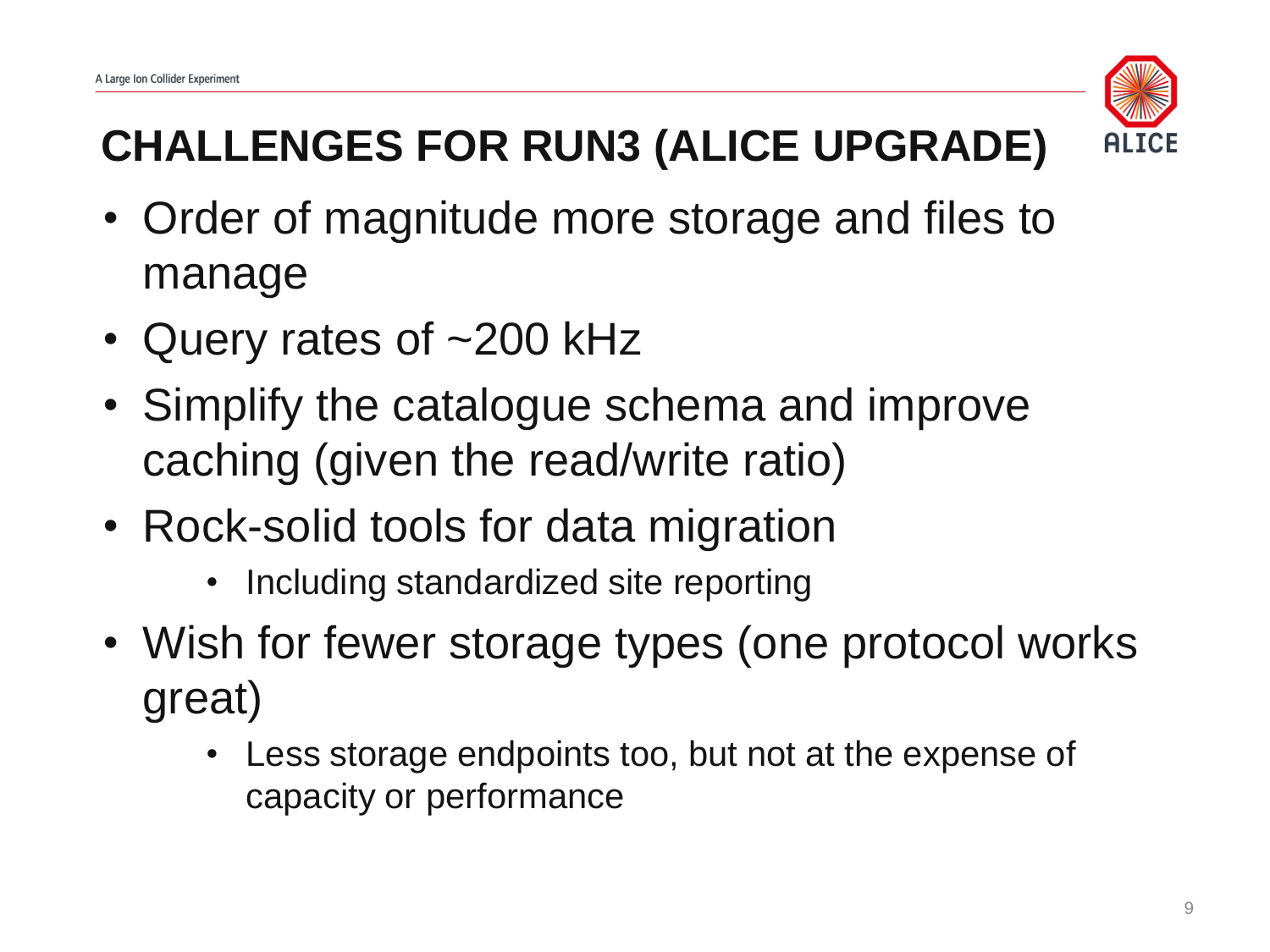

#### **ONGOING WORK – HORIZON 2021**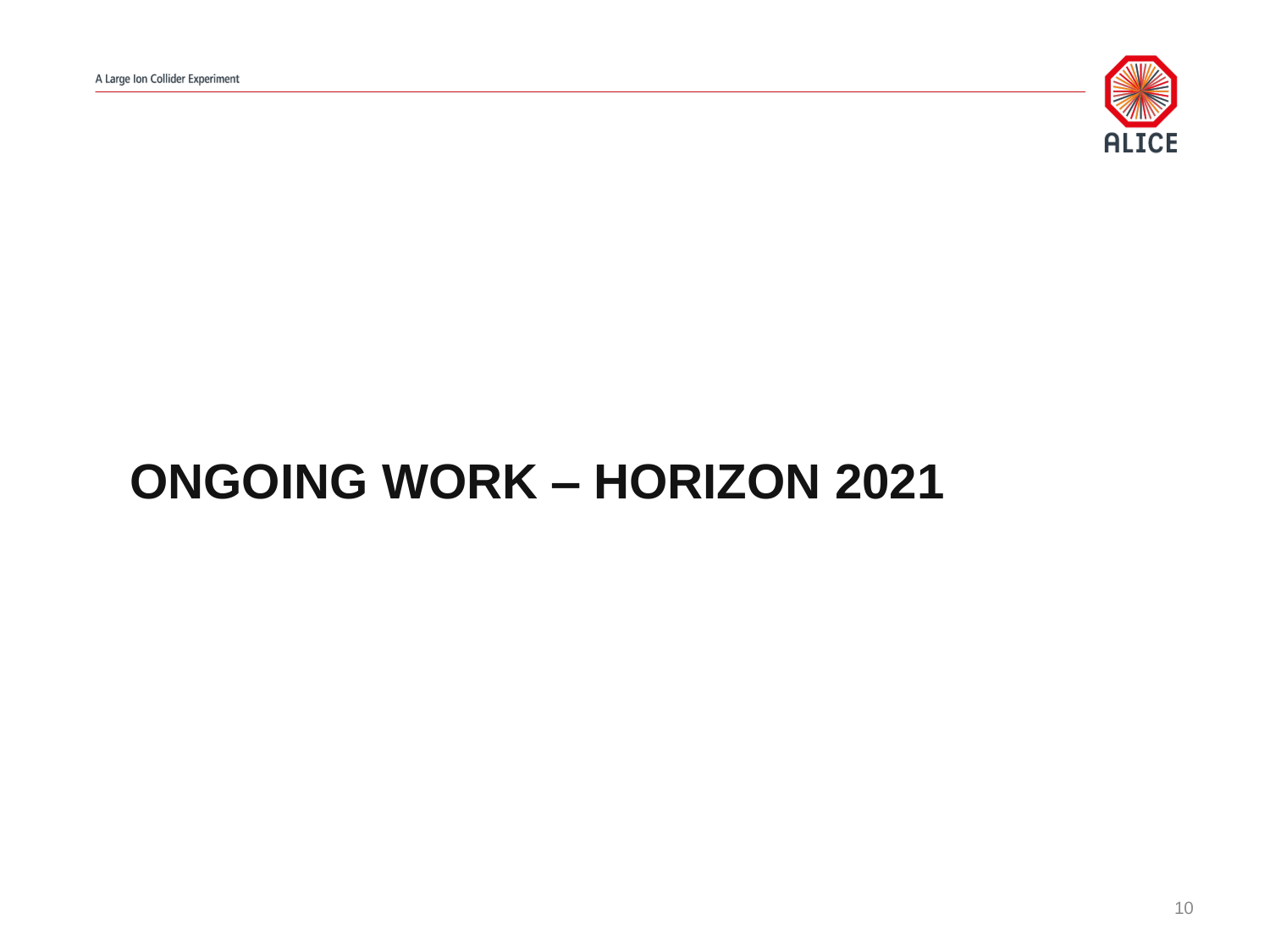

## **NEW AND IMPROVED CATALOGUE**

- Apple-ALICE collaborative work on Cassandra
- Answers all general and specific requirements:
	- Horizontal scaling, no single point of failure
	- High query rate, high availability
	- Consistency, easy setup
	- Drawback SQL to NoSQL operations

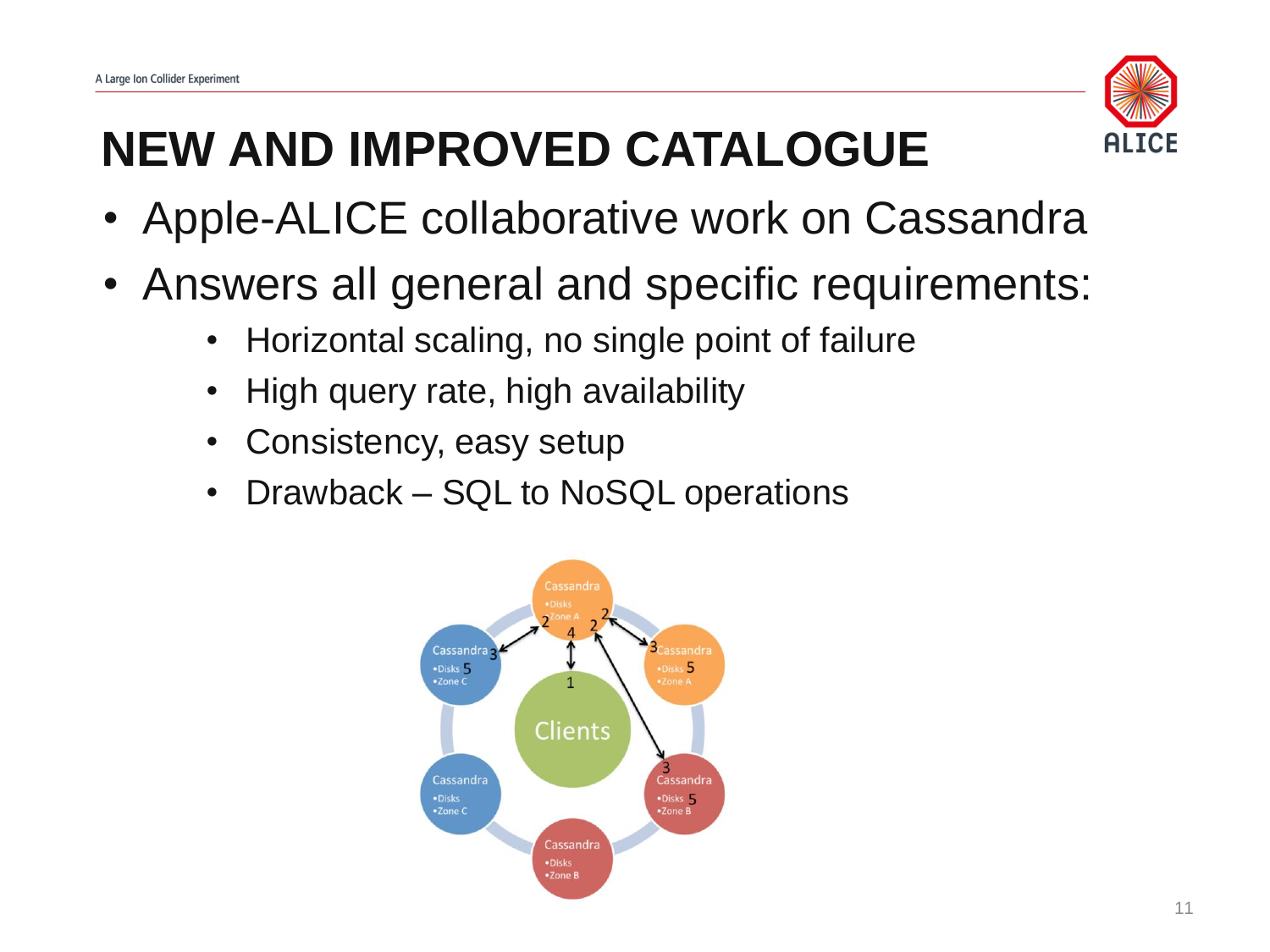### **SETUP AND BENCHMARKING**



- 6-node test ring, replication factor 3, ~cheap hardware
- Any node (+1) can go away without performance degradation **1800**



|              | <b>Benchmark (default cassandra-stress)</b>       | Cassandra,                   | <b>Scylla</b>      | <b>Diff</b>    |
|--------------|---------------------------------------------------|------------------------------|--------------------|----------------|
| A            | Insert only                                       | 18 %util, 2% iowait          | 100 %util          | x <sub>2</sub> |
| B            | Read-only Gauss (5B, 2.5B, 10K)                   | Disk idle, 50% cpu           | 100 %cpu           | x <sub>3</sub> |
| $\mathsf{C}$ | Read-only Gauss(5B,2.5B,1M)                       | 11 % util, 40% cpu           | 11 %util, 100 %cpu | x3.28          |
| D            | Mixed (10r,1w) Gauss(5B,2.5B,100K)                | 2 % util, 45% cpu            | 10 %util, 100 %cpu | x5.8           |
| E            | Mixed (10r,1w) Gauss(5B,2.5B,1M)                  | 5 % util, 50% cpu            | 16 %util, 100 %cpu | x6.4           |
| F            | Mixed (10r,1w) Gauss(5B,2.5B,10M)                 | 9% util, 45% cpu             | 40 %util, 100 %cpu | x6.1           |
| G            | Mixed 2K thrd. read, 200 write, G(5B, 2.5B, 100K) | 8 % util, 40% cpu, no iowait | 26 %util, 100 %cpu | x5.62          |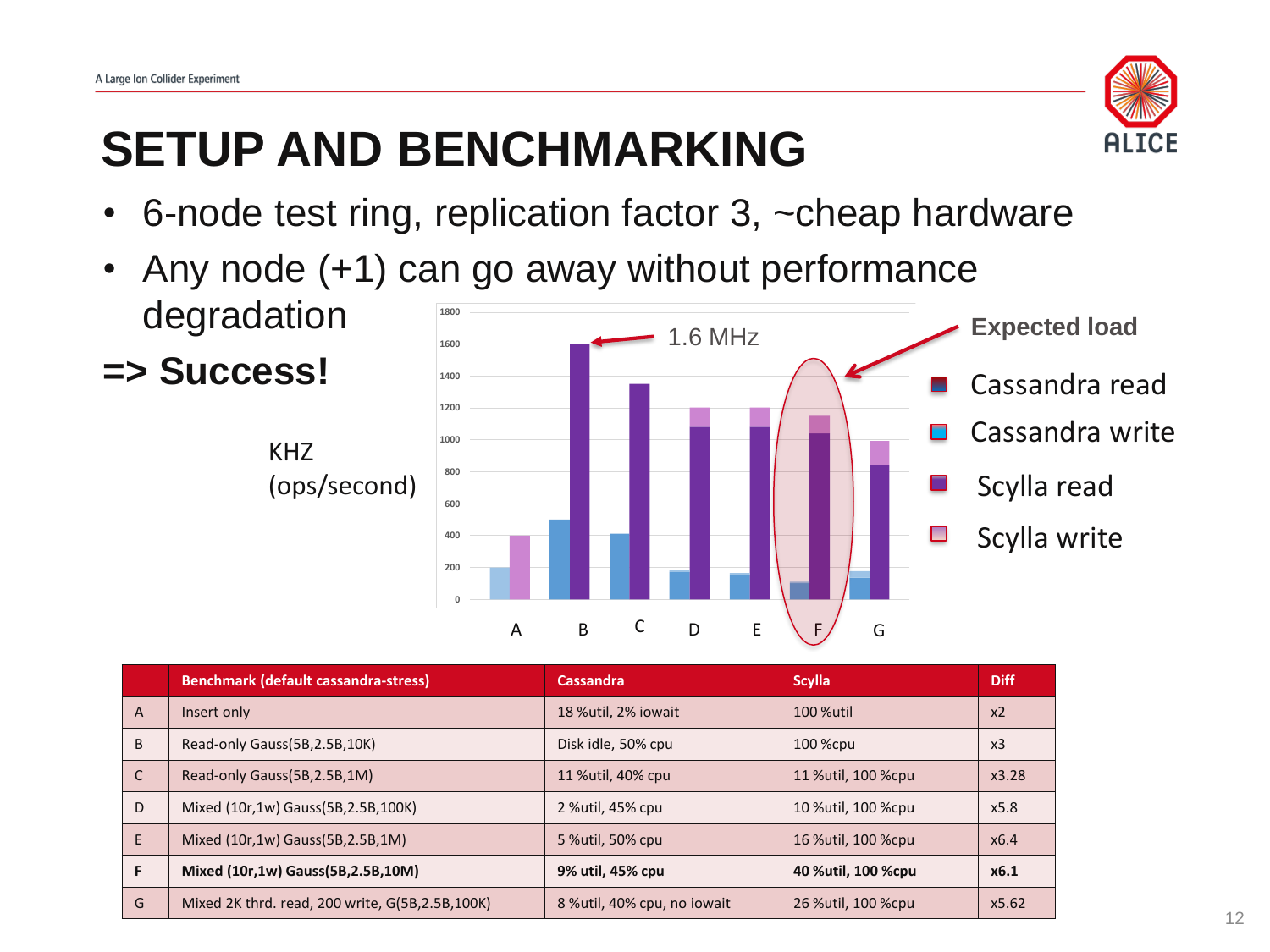

#### **ONE STEP FURTHER**

- Even more promising results with Cassandra spin-off **ScyllaDB**
- Better DB management tools, fully asynchronous, no thread locking
- In summary we have accumulated a lot of experience with a NoSQL solution for distributed FC, down to technical details for efficient operation
- *Anyone interested in a common project?*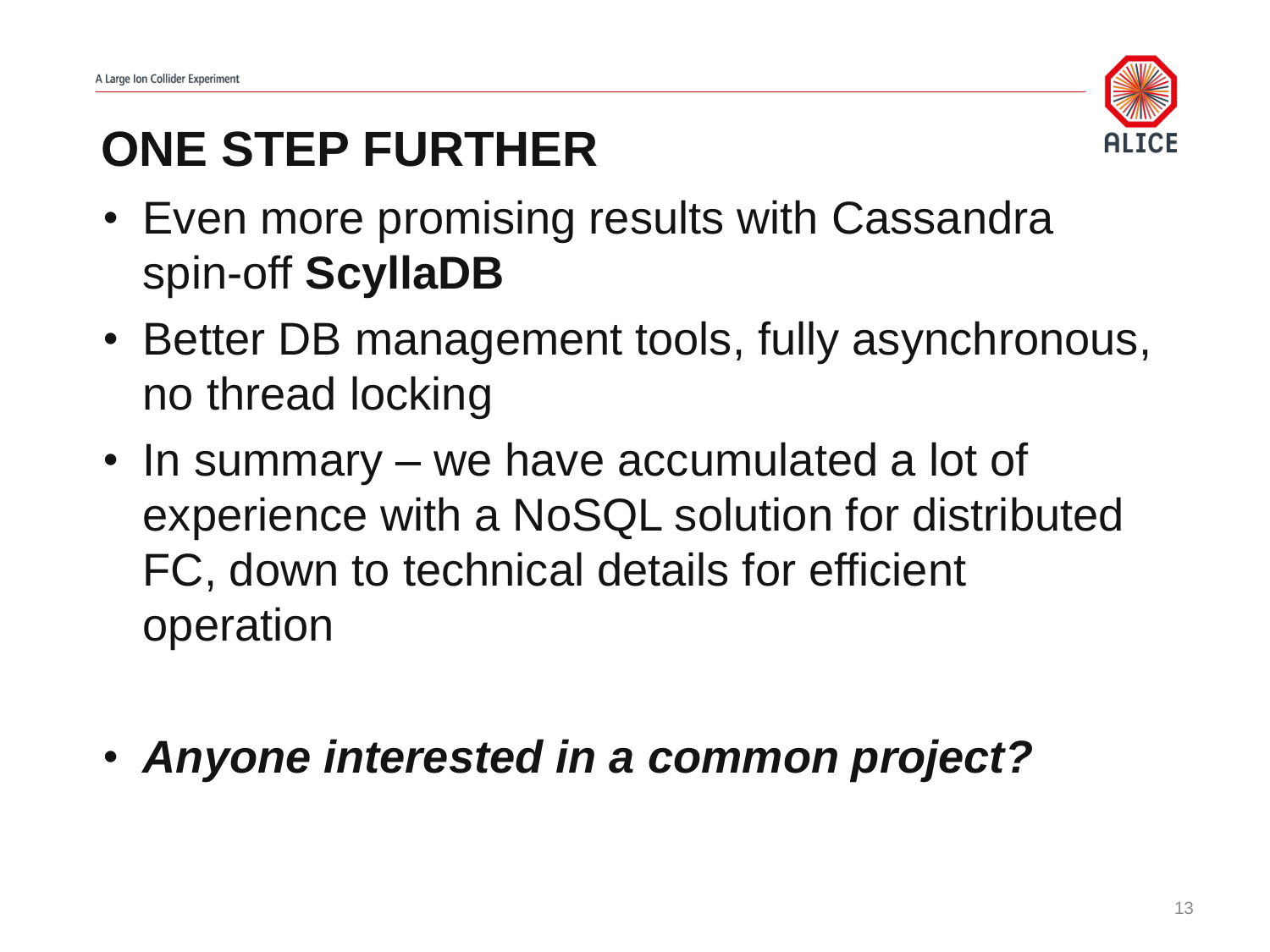

# **STORAGE MANAGEMENT TOOLS**

- Reduce the time and human involvement for
	- Removal of selected datasets or dark data
	- Data loss temporary or permanent
	- Data migration partial (server) or full (entire SE)
- Volume of storage will increase, number of SEs will not decrease (in the observable future)
	- => More need for efficient management and standardized reporting format
- *Anyone interested in a common project?*